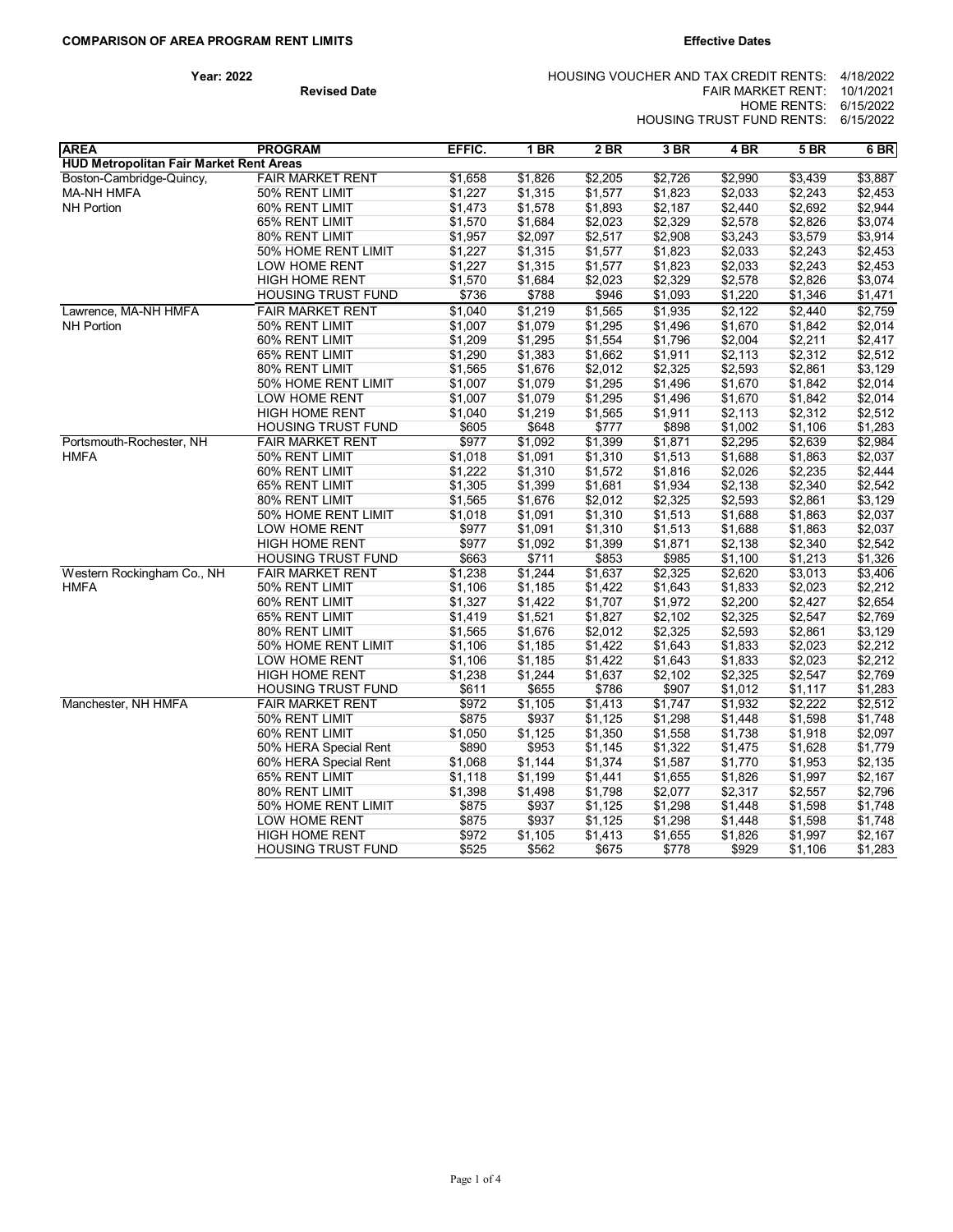| Year: 2022 |                     | HOUSING VOUCHER AND TAX CREDIT RENTS: 4/18/2022 |  |
|------------|---------------------|-------------------------------------------------|--|
|            | <b>Revised Date</b> | FAIR MARKET RENT: $10/1/2021$                   |  |
|            |                     | HOME RENTS: 6/15/2022                           |  |
|            |                     | HOUSING TRUST FUND RENTS: 6/15/2022             |  |

| <b>AREA</b>                       | <b>PROGRAM</b>                        | EFFIC.           | <b>1 BR</b>        | 2 BR               | 3 BR               | 4 BR               | <b>5 BR</b>        | 6 BR               |
|-----------------------------------|---------------------------------------|------------------|--------------------|--------------------|--------------------|--------------------|--------------------|--------------------|
| Nashua, NH HMFA                   | <b>FAIR MARKET RENT</b>               | \$1,082          | \$1,237            | \$1,628            | \$2,087            | \$2,208            | \$2,272            | \$2,569            |
|                                   | 50% RENT LIMIT                        | \$958            | \$1,026            | \$1,232            | \$1,423            | \$1,588            | \$1,752            | \$1,916            |
|                                   | 60% RENT LIMIT                        | \$1,285          | \$1,470            | \$1,653            | \$1,836            | \$1,983            | \$2,130            | \$2,277            |
|                                   | 65% RENT LIMIT                        | \$1,373          | \$1,472            | \$1,768            | \$2,035            | \$2,250            | \$2,464            | \$2,678            |
|                                   | 80% RENT LIMIT                        | \$1,533          | \$1,643            | \$1,971            | \$2,278            | \$2,541            | \$2,803            | \$3,066            |
|                                   | 50% HOME RENT LIMIT                   | \$1,071          | \$1,148            | \$1,377            | \$1,591            | \$1,775            | \$1,958            | \$2,142            |
|                                   | LOW HOME RENT                         | \$1,071          | \$1,148            | \$1,377            | \$1,591            | \$1,775            | \$1,958            | \$2,142            |
|                                   | <b>HIGH HOME RENT</b>                 | \$1,082          | \$1,237            | \$1,628            | \$2,035            | \$2,208            | \$2,464            | \$2,678            |
|                                   | <b>HOUSING TRUST FUND</b>             | \$642            | \$688              | \$826              | \$954              | \$1,065            | \$1,175            | \$1,284            |
| Hillsborough Co., NH (part)       | <b>FAIR MARKET RENT</b>               | \$971            | \$983              | \$1,293            | \$1,642            | \$1,976            | \$2,272            | \$2,569            |
| HMFA                              | 50% RENT LIMIT                        | \$958            | \$1,026            | \$1,232            | \$1,423            | \$1,588            | \$1,752            | \$1,916            |
|                                   | 60% RENT LIMIT                        | \$1,150          | \$1,232            | \$1,479            | \$1,708            | \$1,906<br>\$2,008 | \$2,103            | \$2,299            |
|                                   | 65% RENT LIMIT<br>80% RENT LIMIT      | \$1,226          | \$1,316            | \$1,581            | \$1,817            |                    | \$2,197            | \$2,386            |
|                                   | 50% HOME RENT LIMIT                   | \$1,533<br>\$958 | \$1,643<br>\$1,026 | \$1,971<br>\$1,232 | \$2,278<br>\$1,423 | \$2,541<br>\$1,588 | \$2,803<br>\$1,752 | \$3,066<br>\$1,916 |
|                                   | LOW HOME RENT                         | \$958            | \$983              | \$1,232            | \$1,423            | \$1,588            | \$1,752            | \$1,916            |
|                                   | <b>HIGH HOME RENT</b>                 | \$971            | \$983              | \$1,293            | \$1,642            | \$1,976            | \$2,197            | \$2,386            |
|                                   | HOUSING TRUST FUND                    | \$575            | \$616              | \$740              | \$854              | \$953              | \$1,106            | \$1,283            |
|                                   |                                       |                  |                    |                    |                    |                    |                    |                    |
| <b>Non-Metro County FMR Areas</b> | <b>FAIR MARKET RENT</b>               |                  |                    |                    |                    |                    |                    |                    |
| Belknap County, NH                |                                       | \$793            | \$884              | \$1,128            | \$1,550            | \$1,556            | \$1,789            | \$2,023            |
|                                   | 50% RENT LIMIT                        | \$832            | \$891              | \$1,070            | \$1,236            | \$1,380            | \$1,522            | \$1,664            |
|                                   | 60% RENT LIMIT<br>65% RENT LIMIT      | \$999<br>\$1,063 | \$1,070<br>\$1,139 | \$1,284<br>\$1,369 | \$1,484<br>\$1,573 | \$1,656<br>\$1,735 | \$1,827<br>\$1,896 | \$1,997<br>\$2,057 |
|                                   | 80% RENT LIMIT                        | \$1,332          | \$1,427            | \$1,712            | \$1,978            | \$2,207            | \$2,436            | \$2,663            |
|                                   | 50% HOME RENT LIMIT                   | \$832            | \$891              | \$1,070            | \$1,236            | \$1,380            | \$1,522            | \$1,664            |
|                                   | LOW HOME RENT                         | \$793            | \$884              | \$1,070            | \$1,236            | \$1,380            | \$1,522            | \$1,664            |
|                                   | <b>HIGH HOME RENT</b>                 | \$793            | \$884              | \$1,128            | \$1,550            | \$1,556            | \$1,789            | \$2,023            |
|                                   | <b>HOUSING TRUST FUND</b>             | \$500            | \$535              | \$642              | \$752              | \$929              | \$1,106            | \$1,283            |
| Carroll County, NH                | <b>FAIR MARKET RENT</b>               | \$713            | \$871              | \$1,073            | \$1,429            | \$1,787            | \$2,055            | \$2,323            |
|                                   | 50% RENT LIMIT                        | \$827            | \$886              | \$1,063            | \$1,228            | \$1,371            | \$1,512            | \$1,653            |
|                                   | 60% RENT LIMIT                        | \$993            | \$1,063            | \$1,276            | \$1,474            | \$1,645            | \$1,815            | \$1,984            |
|                                   | 65% RENT LIMIT                        | \$1,056          | \$1,133            | \$1,362            | \$1,564            | \$1,725            | \$1,885            | \$2,045            |
|                                   | 80% RENT LIMIT                        | \$1,323          | \$1,418            | \$1,701            | \$1,965            | \$2,192            | \$2,419            | \$2,646            |
|                                   | 50% HOME RENT LIMIT                   | \$827            | \$886              | \$1,063            | \$1,228            | \$1,371            | \$1,512            | \$1,653            |
|                                   | LOW HOME RENT                         | \$713            | \$871              | \$1,063            | \$1,228            | \$1,371            | \$1,512            | \$1,653            |
|                                   | <b>HIGH HOME RENT</b>                 | \$713            | \$871              | \$1,073            | \$1,429            | \$1,725            | \$1,885            | \$2,045            |
|                                   | <b>HOUSING TRUST FUND</b>             | \$496            | \$531              | \$638              | \$752              | \$929              | \$1,106            | \$1,283            |
| Cheshire County, NH               | <b>FAIR MARKET RENT</b>               | \$816            | \$862              | \$1,122            | \$1,594            | \$1,805            | \$2,076            | \$2,347            |
|                                   | 50% RENT LIMIT                        | \$827            | \$886              | \$1,063            | \$1,228            | \$1,371            | \$1,512            | \$1,653            |
|                                   | 60% RENT LIMIT                        | \$993            | \$1,063            | \$1,276            | \$1,474            | \$1,645            | \$1,815            | \$1,984            |
|                                   | 65% RENT LIMIT                        | \$1,056          | \$1,133            | \$1,362            | \$1,564            | \$1,725            | \$1,885            | \$2,045            |
|                                   | 80% RENT LIMIT<br>50% HOME RENT LIMIT | \$1,323          | \$1,418            | \$1,701            | \$1,965            | \$2,192<br>\$1,371 | \$2,419            | \$2,646            |
|                                   | LOW HOME RENT                         | \$827<br>\$816   | \$886<br>\$862     | \$1,063<br>\$1,063 | \$1,228<br>\$1,228 | \$1,371            | \$1,512<br>\$1,512 | \$1,653<br>\$1,653 |
|                                   | <b>HIGH HOME RENT</b>                 | \$816            | \$862              | \$1,122            | \$1,564            | \$1,725            | \$1,885            | \$2,045            |
|                                   | <b>HOUSING TRUST FUND</b>             | \$496            | \$531              | \$638              | \$752              | \$929              | \$1,106            | \$1,283            |
| Coos County, NH                   | <b>FAIR MARKET RENT</b>               | \$591            | \$740              | \$862              | \$1,100            | \$1,331            | \$1,531            | \$1,730            |
|                                   | 50% RENT LIMIT                        | \$827            | \$886              | \$1,063            | \$1,228            | \$1,371            | \$1,512            | \$1,653            |
|                                   | 60% RENT LIMIT                        | \$993            | \$1,063            | \$1,276            | \$1,474            | \$1,645            | \$1,815            | \$1,984            |
|                                   | 65% RENT LIMIT                        | \$1,056          | \$1,133            | \$1,362            | \$1,564            | \$1,725            | \$1,885            | \$2,045            |
|                                   | 80% RENT LIMIT                        | \$1,323          | \$1,418            | \$1,701            | \$1,965            | \$2,192            | \$2,419            | \$2,646            |
|                                   | 50% HOME RENT LIMIT                   | \$827            | \$886              | \$1,063            | \$1,228            | \$1,371            | \$1,512            | \$1,653            |
|                                   | LOW HOME RENT                         | \$591            | \$740              | \$862              | \$1,100            | \$1,331            | \$1,512            | \$1,653            |
|                                   | <b>HIGH HOME RENT</b>                 | \$591            | \$740              | \$862              | \$1,100            | \$1,331            | \$1,531            | \$1,730            |
|                                   | <b>HOUSING TRUST FUND</b>             | \$496            | \$531              | \$638              | \$752              | \$929              | \$1,106            | \$1,283            |
| Grafton County, NH                | <b>FAIR MARKET RENT</b>               | \$772            | \$893              | \$1,162            | \$1,478            | \$1,963            | \$2,257            | \$2,552            |
|                                   | 50% RENT LIMIT                        | \$827            | \$886              | \$1,063            | \$1,228            | \$1,371            | \$1,512            | \$1,653            |
|                                   | 60% RENT LIMIT                        | \$993            | \$1,063            | \$1,276            | \$1,474            | \$1,645            | \$1,815            | \$1,984            |
|                                   | 65% RENT LIMIT                        | \$1,056          | \$1,133            | \$1,362            | \$1,564            | \$1,725            | \$1,885            | \$2,045            |
|                                   | 80% RENT LIMIT                        | \$1,323          | \$1,418            | \$1,701            | \$1,965            | \$2,192            | \$2,419            | \$2,646            |
|                                   | 50% HOME RENT LIMIT                   | \$827            | \$886              | \$1,063            | \$1,228            | \$1,371            | \$1,512            | \$1,653            |
|                                   | LOW HOME RENT                         | \$772            | \$886              | \$1,063            | \$1,228            | \$1,371            | \$1,512            | \$1,653            |
|                                   | <b>HIGH HOME RENT</b>                 | \$772            | \$893              | \$1,162            | \$1,478            | \$1,725            | \$1,885            | \$2,045            |
|                                   | <b>HOUSING TRUST FUND</b>             | \$496            | \$531              | \$638              | \$752              | \$929              | \$1,106            | \$1,283            |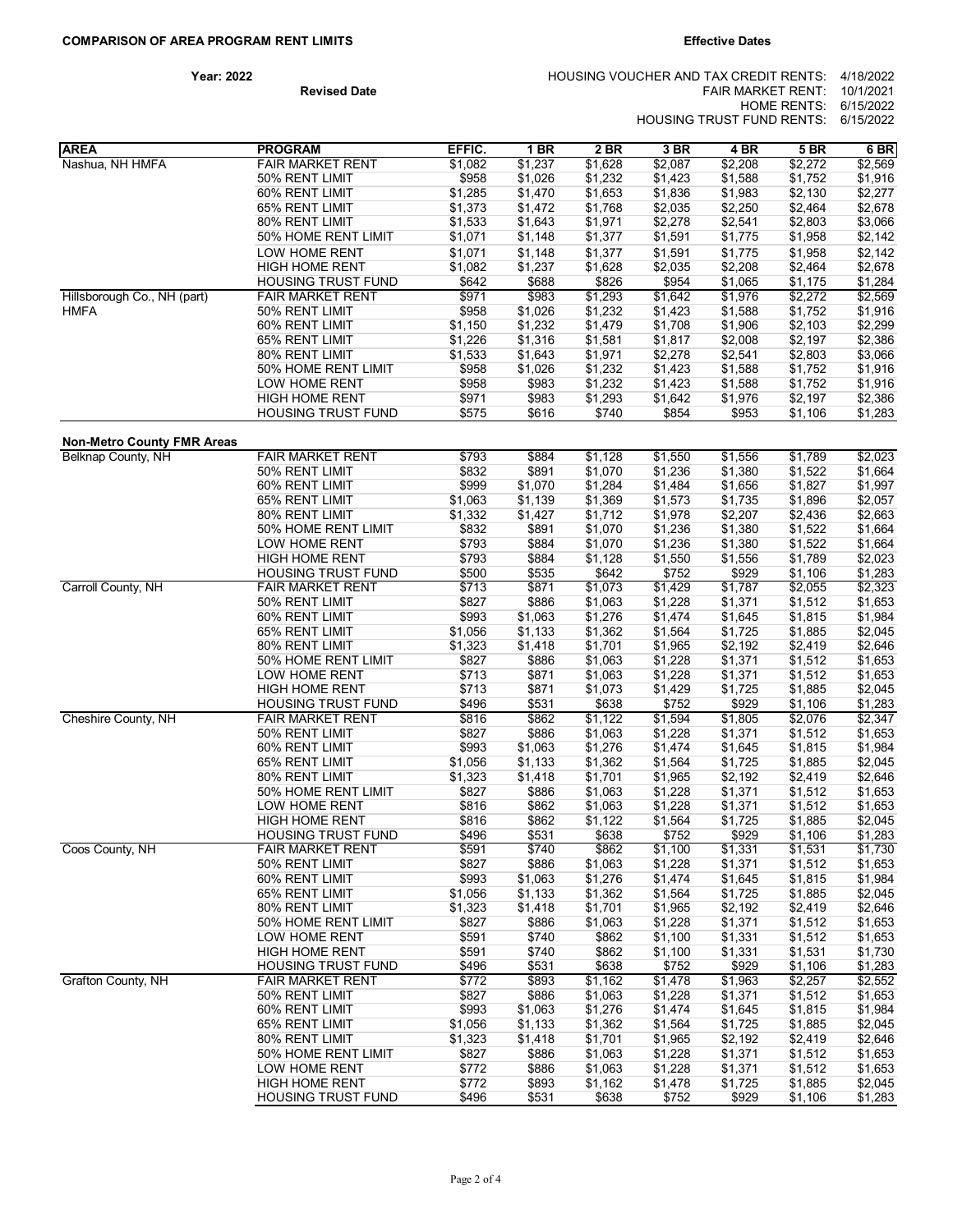| Year: 2022          | HOUSING VOUCHER AND TAX CREDIT RENTS: 4/18/2022 |  |
|---------------------|-------------------------------------------------|--|
| <b>Revised Date</b> | FAIR MARKET RENT: $10/1/2021$                   |  |
|                     | HOME RENTS: 6/15/2022                           |  |
|                     | HOUSING TRUST FUND RENTS: 6/15/2022             |  |

| <b>AREA</b>          | <b>PROGRAM</b>                                                                                                                                                                                                                                                                                                                                                                      | EFFIC.  | 1 BR    | 2 BR    | 3 BR    | 4 BR    | <b>5 BR</b> | 6 BR    |
|----------------------|-------------------------------------------------------------------------------------------------------------------------------------------------------------------------------------------------------------------------------------------------------------------------------------------------------------------------------------------------------------------------------------|---------|---------|---------|---------|---------|-------------|---------|
| Merrimack County, NH | <b>FAIR MARKET RENT</b>                                                                                                                                                                                                                                                                                                                                                             | \$857   | \$941   | \$1,237 | \$1,596 | \$1,677 | \$1,929     | \$2,180 |
|                      | 50% RENT LIMIT                                                                                                                                                                                                                                                                                                                                                                      | \$916   | \$981   | \$1,178 | \$1,361 | \$1,518 | \$1,676     | \$1,832 |
|                      | 60% RENT LIMIT                                                                                                                                                                                                                                                                                                                                                                      | \$1,099 | \$1,178 | \$1,414 | \$1,633 | \$1,822 | \$2,011     | \$2,198 |
|                      | 50% HERA Special Rent                                                                                                                                                                                                                                                                                                                                                               | \$927   | \$993   | \$1,192 | \$1,378 | \$1,537 | \$1,696     | \$1,855 |
|                      | 60% HERA Special Rent                                                                                                                                                                                                                                                                                                                                                               | \$1,113 | \$1,192 | \$1,431 | \$1,653 | \$1,845 | \$2,036     | \$2,226 |
|                      | 65% RENT LIMIT                                                                                                                                                                                                                                                                                                                                                                      | \$1,171 | \$1,256 | \$1,509 | \$1,735 | \$1,916 | \$2,096     | \$2,276 |
|                      | 80% RENT LIMIT                                                                                                                                                                                                                                                                                                                                                                      | \$1,466 | \$1,570 | \$1,885 | \$2,177 | \$2,428 | \$2,680     | \$2,931 |
|                      | 50% HOME RENT LIMIT                                                                                                                                                                                                                                                                                                                                                                 | \$916   | \$981   | \$1,178 | \$1,361 | \$1,518 | \$1,676     | \$1,832 |
|                      | LOW HOME RENT                                                                                                                                                                                                                                                                                                                                                                       | \$857   | \$941   | \$1,178 | \$1,361 | \$1,518 | \$1,676     | \$1,832 |
|                      | <b>HIGH HOME RENT</b>                                                                                                                                                                                                                                                                                                                                                               | \$857   | \$941   | \$1,237 | \$1,596 | \$1,677 | \$1,929     | \$2,180 |
|                      | <b>HOUSING TRUST FUND</b>                                                                                                                                                                                                                                                                                                                                                           | \$550   | \$589   | \$707   | \$816   | \$929   | \$1,106     | \$1,283 |
| Sullivan County, NH  | <b>FAIR MARKET RENT</b>                                                                                                                                                                                                                                                                                                                                                             | \$807   | \$871   | \$1,146 | \$1,417 | \$1,735 | \$1,995     | \$2,256 |
|                      | 50% RENT LIMIT                                                                                                                                                                                                                                                                                                                                                                      | \$827   | \$886   | \$1,063 | \$1,228 | \$1,371 | \$1,512     | \$1,653 |
|                      | 60% RENT LIMIT                                                                                                                                                                                                                                                                                                                                                                      | \$993   | \$1,063 | \$1,276 | \$1,474 | \$1,645 | \$1,815     | \$1,984 |
|                      | 65% RENT LIMIT                                                                                                                                                                                                                                                                                                                                                                      | \$1,056 | \$1,133 | \$1,362 | \$1,564 | \$1,725 | \$1,885     | \$2,045 |
|                      | 80% RENT LIMIT                                                                                                                                                                                                                                                                                                                                                                      | \$1,323 | \$1,418 | \$1,701 | \$1,965 | \$2,192 | \$2,419     | \$2,646 |
|                      | 50% HOME RENT LIMIT                                                                                                                                                                                                                                                                                                                                                                 | \$827   | \$886   | \$1,063 | \$1,228 | \$1,371 | \$1,512     | \$1,653 |
|                      | LOW HOME RENT                                                                                                                                                                                                                                                                                                                                                                       | \$807   | \$871   | \$1,063 | \$1,228 | \$1,371 | \$1,512     | \$1,653 |
|                      | <b>HIGH HOME RENT</b>                                                                                                                                                                                                                                                                                                                                                               | \$807   | \$871   | \$1,146 | \$1,417 | \$1,725 | \$1,885     | \$2,045 |
| Notes:               | <b>HOUSING TRUST FUND</b>                                                                                                                                                                                                                                                                                                                                                           | \$496   | \$531   | \$638   | \$752   | \$929   | \$1,106     | \$1,283 |
|                      | New Hampshire Housing provides this table for your convenience.<br>Project Managers should use the specific rent and income limits applicable to their project's<br>funding sources and follow the specific program rules provided by the US Department of Housing<br>and Urban Development.                                                                                        |         |         |         |         |         |             |         |
|                      | Fair Market Rent: Is based on the 40th percentile rent for a 2-bedroom unit in the identified area, adjusted for<br>the number of bedrooms. HUD publishes FMR numbers with an effective date of Oct. 1,<br>dated for the following year. (i.e 2021 FMR's are effective on 10/1/2020)                                                                                                |         |         |         |         |         |             |         |
|                      | 50% Rent Limit: Is 30% of the adjusted income of a family whose annual income equals 50% of the median<br>income for the indicated area. Adjustments are made for family size, under the assumption<br>units are occupied at the rate of 1.5 persons per bedroom. Adjustments are also made in<br>areas with unusually high or low incomes.                                         |         |         |         |         |         |             |         |
|                      | 60% Rent Limit: Is 30% of the adjusted income of a family whose annual income equals 60% of the median<br>income for the indicated area. Adjustments are made for family size and income in the<br>same manner as above.                                                                                                                                                            |         |         |         |         |         |             |         |
|                      | 65% Rent Limit: Is apx. 30% of the adjusted income of a family whose annual income equals 65% of the<br>median income for the indicated area. Adjustments are made for family size and income in<br>the same manner as above. Additional adjustments are made by HUD, and this number<br>can not be calculated. It is published by HUD typically in February or March of each year. |         |         |         |         |         |             |         |
|                      | High Home Rent: Is the lesser of the Fair Market Rent or 30 percent of the adjusted income of a family whose<br>annual income equals the published 65% Rent Limit, except when this number is less than<br>the prior year limit. This number only changes when HUD publishes a new 65% Rent Limit<br>and High Home Rent number.                                                     |         |         |         |         |         |             |         |
|                      | Low Home Rent: Is the lesser of 30 percent of the adjusted income of a family whose annual income equals<br>50% of the median income for the area (the 50% Rent Limit) or the High Home Rent, except<br>when this number is less than the prior year limit. This number only changes when HUD<br>publishes a change.                                                                |         |         |         |         |         |             |         |
|                      | HERA Special Rents: Rent Limits for any project in a HUD impacted are whose current limit would be less than last<br>year or less than its FY2008 limit times the FY2011 Median over the FY2008 median. HUD<br>impacted areas are areas with Section 8 Income Limits held harmless by HUD in FY2007 or<br>FY2008.                                                                   |         |         |         |         |         |             |         |